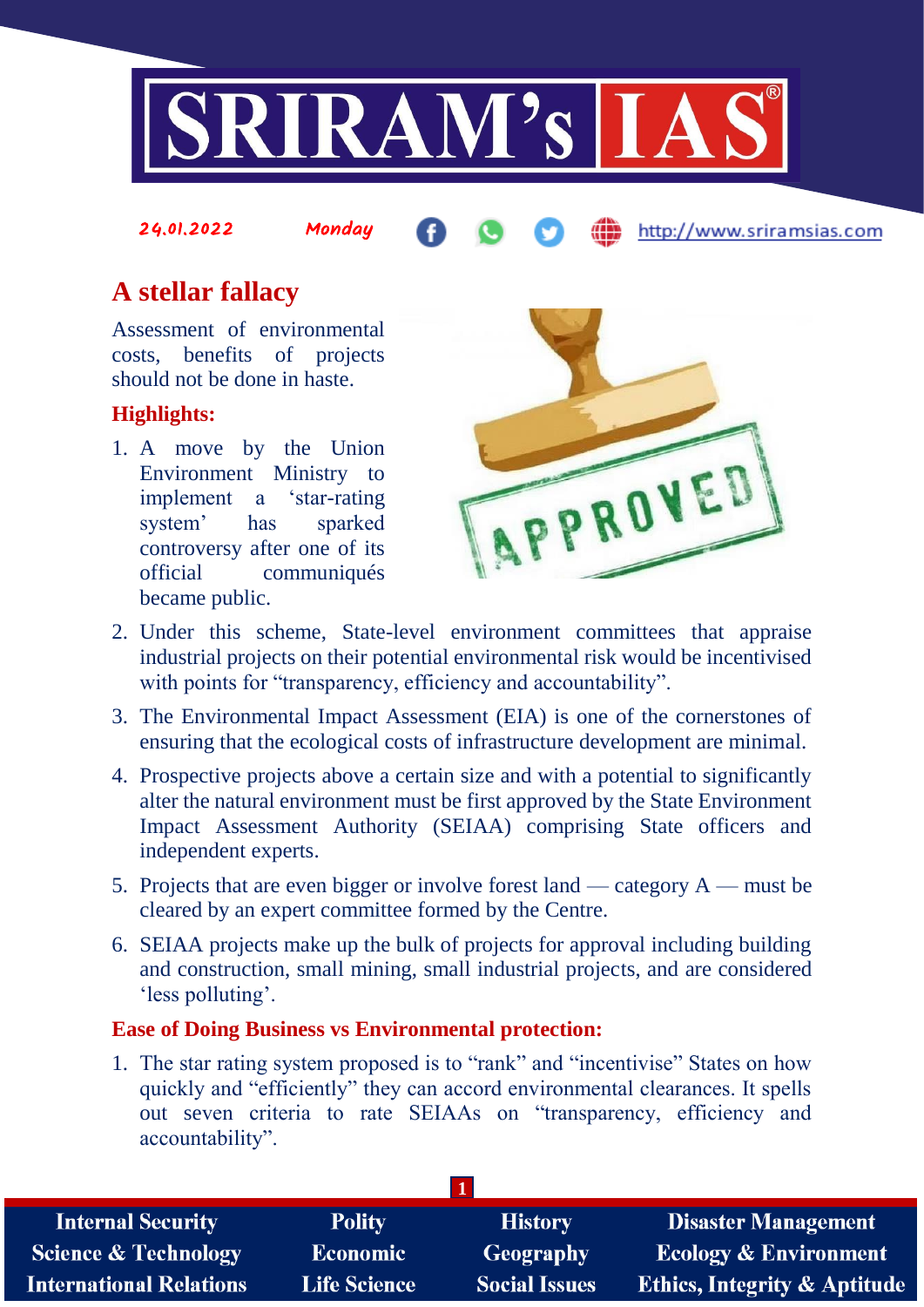

- 24.01.2022 Monday http://www.sriramsias.com
- 2. On a scale of 7, an SEIAA, for instance, gets more points for granting a clearance in less than 80 days than for within 105 days and no marks for more. A score of seven or more would be rated 'five star'.
- 3. However, a reading of the order gives the impression that States, in the quest for more stars, would logically vie for speedily clearing projects rather than ensure a thorough appraisal.
- 4. The Environment Ministry has said, in response to criticism, that the intention is not to hasten clearances but accelerate the pace of decision making. Rather than files being sent back for every query, all objections must be compiled and addressed at one go, it contends.
- 5. While quicker decision-making benefits everyone, State committees are currently hampered by having too few independent experts and decisionmaking being left to bureaucrats than to environmental specialists.
- 6. Both industrialists and States gain from projects and, therefore, the tendency is always to elide environmental concerns. In many instances, site visits are critical to understanding the potential environmental challenges.
- 7. Calculating the risks and the benefits of industrial projects vis-à-vis their environmental impact is understandably hard.

The way forward is to take steps to increase trust in the system and ensure that all States have competent experts who can conduct appraisals without fear or favour. A list of empty rankings is the least advisable way to bring about this.

## **EIA in India**

### **Applicability in India**

- 1. EIA was first introduced in 1978 with regard to the various river valley projects all over the country and later expanded to include various other developmental procedures in its scope. EIA is now mandatory for over 30 classes of projects.
- 2. The Environmental Protection Rules, 1986 warrant for the imposition of certain restrictions on the construction/ expansion/ modernization of specific projects without prior approval from the Central, State, or Union Territory level Environmental Impact Assessment Authority (EIAA) constituted under the Environment Protection Act, 1986.

**2** 

| <b>Internal Security</b>        | <b>Polity</b>       | <b>History</b>       | <b>Disaster Management</b>              |  |  |
|---------------------------------|---------------------|----------------------|-----------------------------------------|--|--|
| <b>Science &amp; Technology</b> | <b>Economic</b>     | Geography            | <b>Ecology &amp; Environment</b>        |  |  |
| <b>International Relations</b>  | <b>Life Science</b> | <b>Social Issues</b> | <b>Ethics, Integrity &amp; Aptitude</b> |  |  |